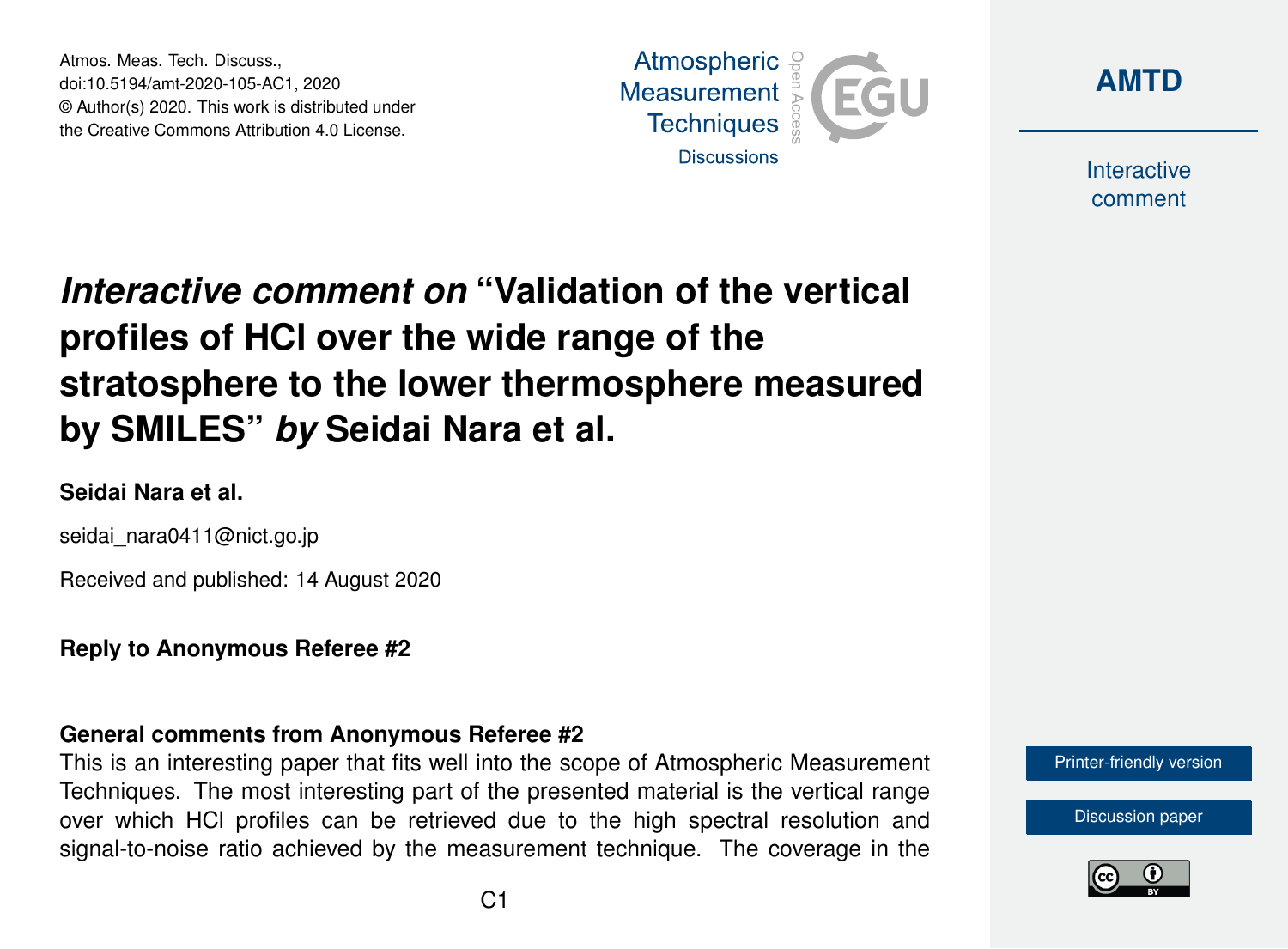mesosphere and in the transition zone to the lower thermosphere makes this dataset unique and I can envision significant interest in it for example for studies of the dynamics in this atmospheric region, which is otherwise difficult to access. My main point of criticism of this paper is the lack of a description of the temperature retrieval that underlies the trace gas retrieval. This is particularly important as the authors identify differences in the underlying temperature profile as the main reason for differences in HCl in the upper stratosphere/lower mesosphere region. A description of the temperature data, including the method of the temperature retrieval, its vertical range and its accuracy in the various altitude regions is essential for understanding possible caveats of the HCl data, especially for use in studies of the mesosphere and lower thermosphere, where other data is sparsely available. With the addition of this information, as well as responses to my more detailed comments below, I would recommend this paper for publication.

#### **Author's response**

Dear Anonymous Referee #2

Thank you very much for your cooperation to improve our manuscript.

We revised our manuscript following your valuable comments as follows. In particular, we added a detailed description of the retrieval and temperature profiles (Author's responses 2 and 18). Please find the supplement pdf file of our answer to your comments and the revisions according to your suggestions. We hope that our manuscript is suitable for the publication in AMT.

Sincerely.

Seidai Nara $^{1,2}$ , Yasuko Kasai $^{1,2}$ 

# **[AMTD](https://amt.copernicus.org/preprints/)**

Interactive comment

[Printer-friendly version](https://amt.copernicus.org/preprints/amt-2020-105/amt-2020-105-AC1-print.pdf)

[Discussion paper](https://amt.copernicus.org/preprints/amt-2020-105)